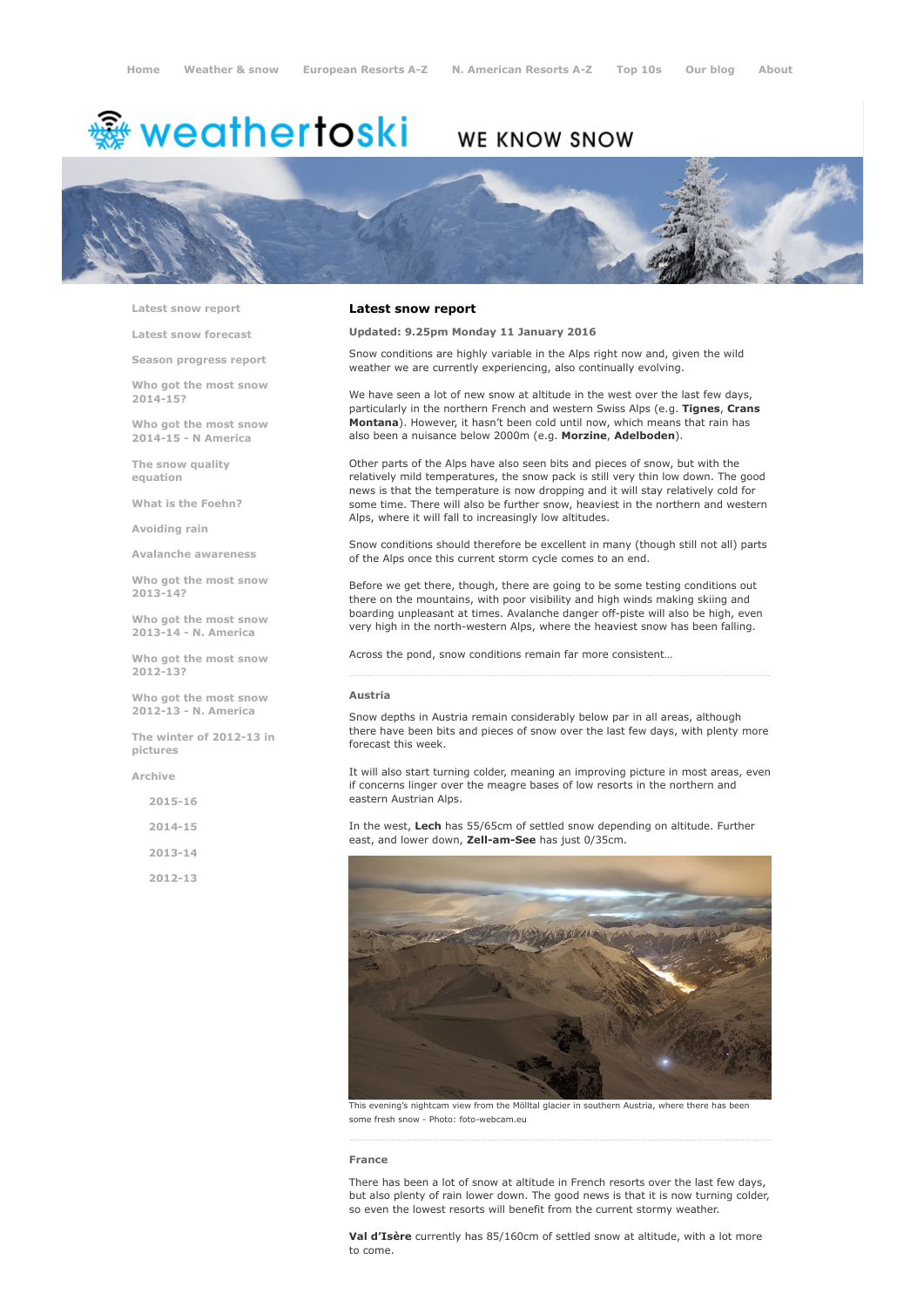

weather or snow conditions in the Alps? [Contact](http://www.weathertoski.co.uk/about-1/contact-us/) us and we'll do our best to answer it...

E: [info@weathertoski.co.uk](mailto:fraser@weathertoski.co.uk)

T: +44 (0)20 3151 3154

At the time of writing, Morzine (5/60cm) still had next to nothing low down, but conditions will now improve rapidly with snow expected at all levels on Tuesday.



## **Italy**

It has been a slow start to the season in much of Italy, but conditions are now improving with new snow in many resorts. The best conditions are currently in the far north-west, with significant dumps in the likes of Courmayeur (40/125cm) and Cervinia (70/230cm).

Further east, snowfalls have generally been lighter, but it certainly looks much more wintry in the Dolomites now than it did before the New Year. Arabba currently has 20/45cm of settled snow depending on altitude.



Plenty of snow in the Upper Aosta valley. This is Courmayeur - Photo: courmayeur-montblanc.com

#### Switzerland

The northern and western Swiss Alps have seen a lot of snow at altitude over the last couple of days, but also some rain lower down. Other parts of the country have also seen at least a little snow high up, including the Engadin (St Moritz), which has suffered its least snowy start to the season on record.

So it's an improving picture over the next few days, with colder temperatures and fresh snow for most parts, heaviest in the north and west. Right now the resorts of the Val d'Anniviers (Zinal, Grimentz) are skiing as well as anywhere, with 50/110cm of settled snow depending on altitude.

Further north, Wengen (5/60cm) has been suffering from the rain, but will now improve rapidly with fresh snow forecast to low levels.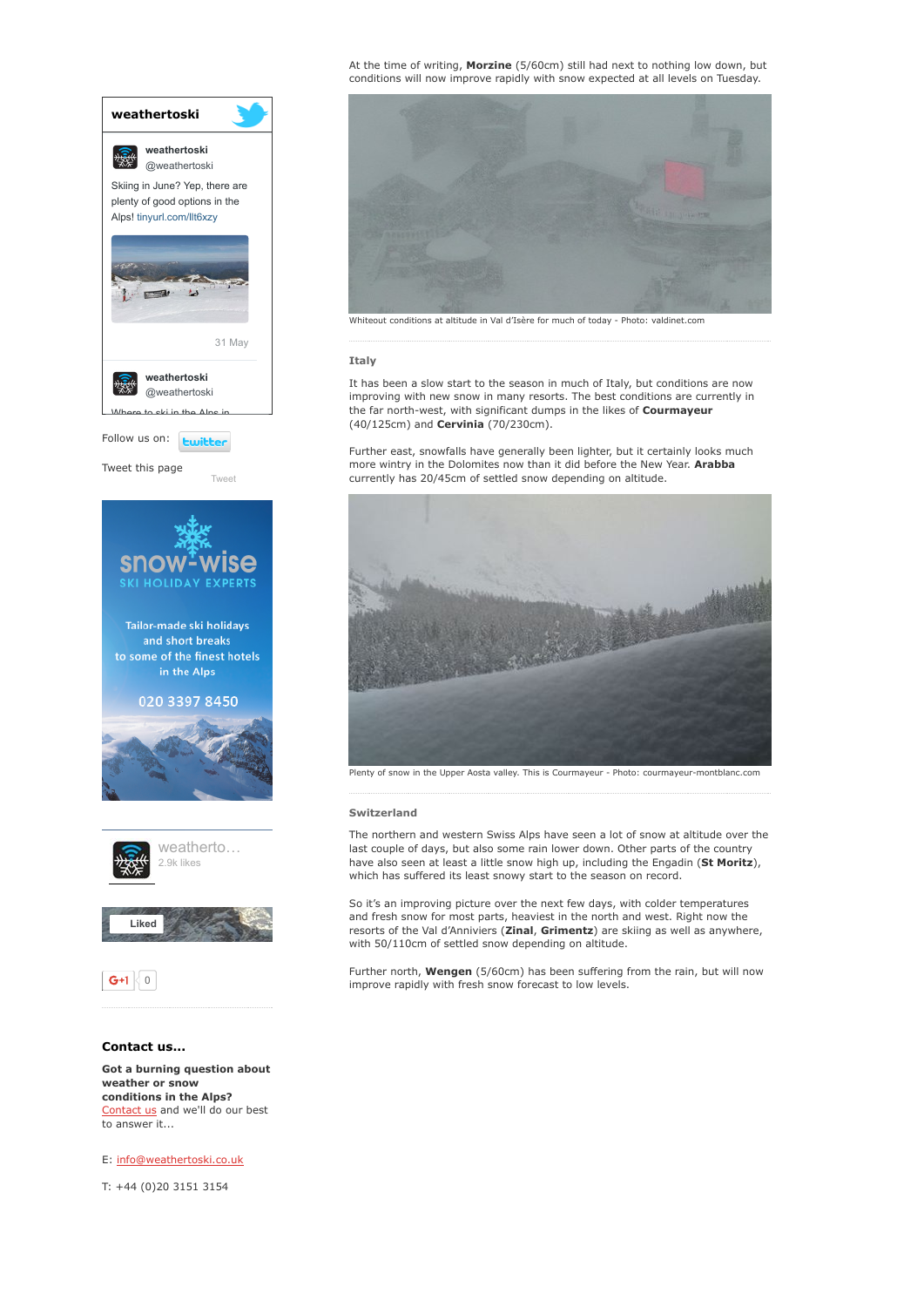

Steady snowfall this afternoon in Zermatt - Photo: zermatt.ch

#### Rest of Europe

Snow conditions in the Pyrenees are just about OK, but hardly outstanding, with reasonable cover at altitude and even a little fresh snow in places. Soldeu (Andorra) has base depths of 25/60cm, while Baqueira Beret has 45/85cm.

It's a broadly similar picture in Bulgaria, with 50/65cm of snow in Bansko, but a lot of snow is forecast here in the next few days.

Up in Scandinavia, Hemsedal is as good a bet as anywhere, with mid-mountain base depths of 75cm and significant new snow expected over the next few days.



A little fresh snow in the French Pyrenees, but not as much as in the French Alps. This is Font Romeu - Photo: paralleltrail.co.uk

## USA

Snow conditions remain good to excellent across the western US.

Both Vail (94cm mid-mountain base) in Colorado, and Utah's Alta (144cm midmountain base) have benefited from recent flurries, with some heavier snow in the forecast for this week.

#### Canada

The resorts of western Canada are also in great shape, with Whistler (156cm mid-mountain base) offering the freshest conditions this week.

Further east, snowfalls are forecast to be more modest in Banff/Lake Louise (82/100cm) but, on-piste at least, skiing conditions remain excellent throughout the area.